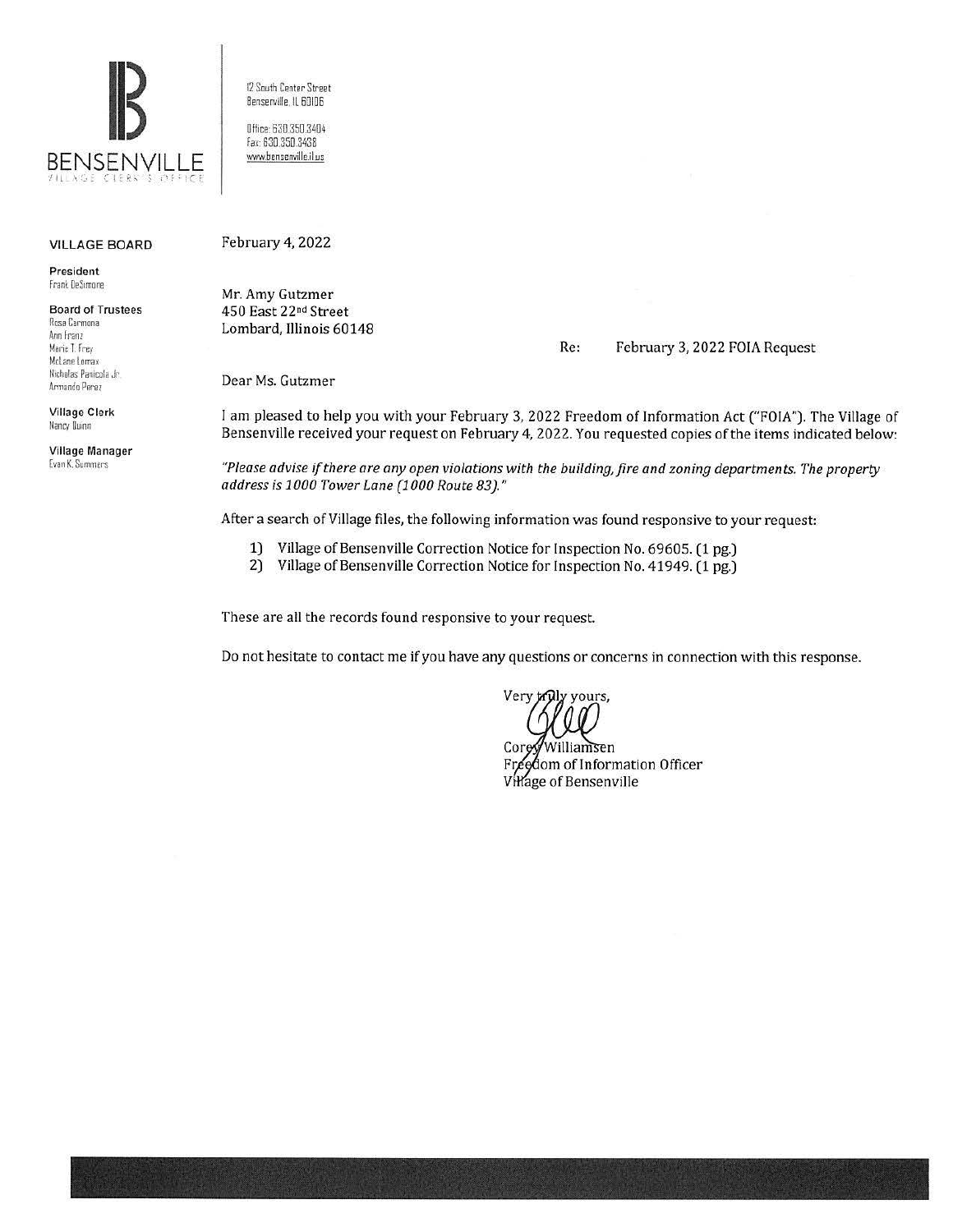# **IB VILLAGE OF BENSENVILLE**<br> **FREEDOM OF INFORMATION ACT** BENSENVILLE **REQUEST FORM**

| TO: | <b>COREY WILLIAMSEN</b>        | FROM: | Name Amy Gutzmer               |
|-----|--------------------------------|-------|--------------------------------|
|     | Freedom of Information Officer |       | Address 450 E 22nd Street      |
|     | Village of Bensenville         |       | Lombard, IL 60148              |
|     | 12 S. Center Street            |       | $P_{\text{hone}}$ 847-721-1854 |
|     | Bensenville, IL 60106          |       | E-Mail agutzmer@partneresi.com |
|     |                                |       |                                |

#### *TITLES OR DESCRIPTION OF RECORDS REQUESTED (Please Include Date of Birth and Case Number for Police Records):*

Please advise if there are any open violations with the buidling, fire and zoning departments. The property address is 1000 Tower Lane (1000 Route 83).

Thanks!

THIS REQUEST IS FOR A COMMERCIAL PURPOSE (You must state whether your request is for a *commercial purpose.* A request is for a "commercial purpose" if all or any part of the information will be used in any form for sale, resale, or solicitation or advertisement for sales or services. Failure to disclose whether a request is for a commercial purpose is a prosecutable violation of FOIA.)

Would like your request delivered via:  $\blacksquare$  E-Mail  $\blacksquare$  U.S. Mail  $\blacksquare$  Pick-Up<sup>\*</sup> *\*Pick-Up is available by appointment at Village Hall Monday thru Friday; between 8:00 a.m.* - *5:00 p.m.* 

1 understand that any payment need be received before any documents are copied and/or mailed.

#### 2/3/2022

Date Signature

All FOIA responses are posted on the Village's website. Name and address of the requestor will be made public.

The first fifty (50) pages of the request are free. The fee charge is fifteen ( 15) cents after the first fifty (50) pages.

Unless otherwise notified, your request for public records will be compiled within five (5) working days.

Unless otherwise notified, any request for commercial purposes will be compiled within twenty-one (2 1) days working days.

## **-COREY WILLIAMSEN, FREEDOM OF INFORMATION OFFICER**

Telephone: (630) 350-3404 Facsimile: (630) 350-3438 E-mail Address: FOIArequest@bcnscnville.il.us

*?.)LJ/* t-'2--

**\*\*\*For Freedom of Information Officer Use Only\*\*\*** 

2/18/22

Date Request Received

Date Response Due

Date Extended Response Due

Total Charges Date Documents

Copied or Inspected

Received by Employee: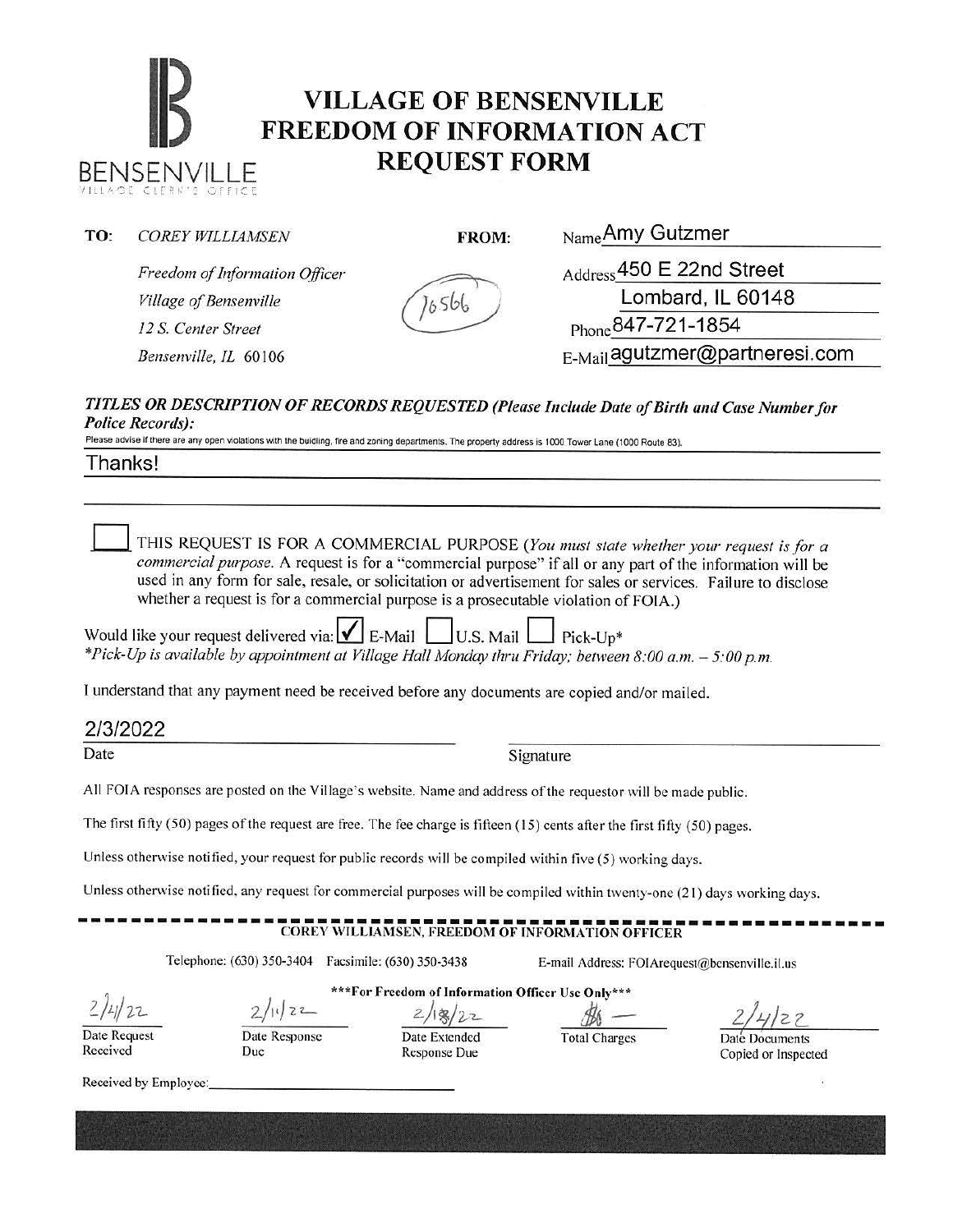Inspection Number. 69605



# **VILLAGE OF BENSENVILLE**

**INSPECTIONAL SERVICES**  12 South Center Bensenville, IL 60106  $630-350-3413$  fax:630-350-3449

Type of Inspection: NON-RESIDENTIAL INSPECTION

## **CORRECTION NOTICE**

| Address:               |  | 1000 TOWER                   | Unit: Base building                            |  |  |
|------------------------|--|------------------------------|------------------------------------------------|--|--|
| Business name::        |  | <b>Hamilton Partners</b>     | Phone: 630-250-4926                            |  |  |
| <b>Business Owner:</b> |  |                              | Address: 300 Park Blvd. ste. 500 Itasca, 60143 |  |  |
| Inspection Date:       |  | 8/12/2019                    | <b>DON TESSLER</b><br>Inspector:               |  |  |
| Checklist #            |  | Violation                    | Violation comment                              |  |  |
| 180D                   |  | FIRE ALARM SYSTEM - ANNUALLY |                                                |  |  |
| <b>180F</b>            |  | SPRINKLER SYSTEM - ANNUALLY  |                                                |  |  |
| 180H                   |  | FIRE PUMPS - ANNUALLY        |                                                |  |  |
| 180L                   |  | ELEVATOR INSP. BI - ANNUALLY |                                                |  |  |
| 180Z                   |  | STAND PIPE NFPA25 ANNUAL     |                                                |  |  |
|                        |  |                              |                                                |  |  |

**Additional Remarks/Comments:** 

Reinspection 69607 created on 08/12/2019 by 6523dtes

THOSE ITEMS LISTED ABOVE ARE VIOLATIONS OF BENSENVILLE'S ADOPTED VILLAGE CODE AND/OR PROPERTY MAINTENANCE CODE. THIS IS YOUR WRITTEN "CORRECTION NOTICE". FAILURE TO CORRECT THE ABOVE LISTED VIOLATIONS WITHIN THE PRESCRIBED TIME CAN RESULT IN A FINE OF UP TO \$750 PER VIOLATION, PER **DAY.** 

You are hereby notified to remedy the conditions as stated above within 30 days.

Neither this inspection nor any Certificate of Occupancy issued by the Village of Bensenville shall be considered a complete list of Code or Municipal Ordinances. Our inspection can be substantially limited by access available and stored items or furniture. Some occupancies may require inspections to be completed on individual systems such as heating appliances, roofing, structure or fire protection systems. If you have questions about this inspection, please call 630-350-3414.

**DISCLAIMER:** The Village of Bensenvilte'does not warrant the condition of any property inspected and disclaims all liability for any claims arising out of the property or condition thereof.

Copy of this report received by/mailed to:

Inspector: Date:

\

1